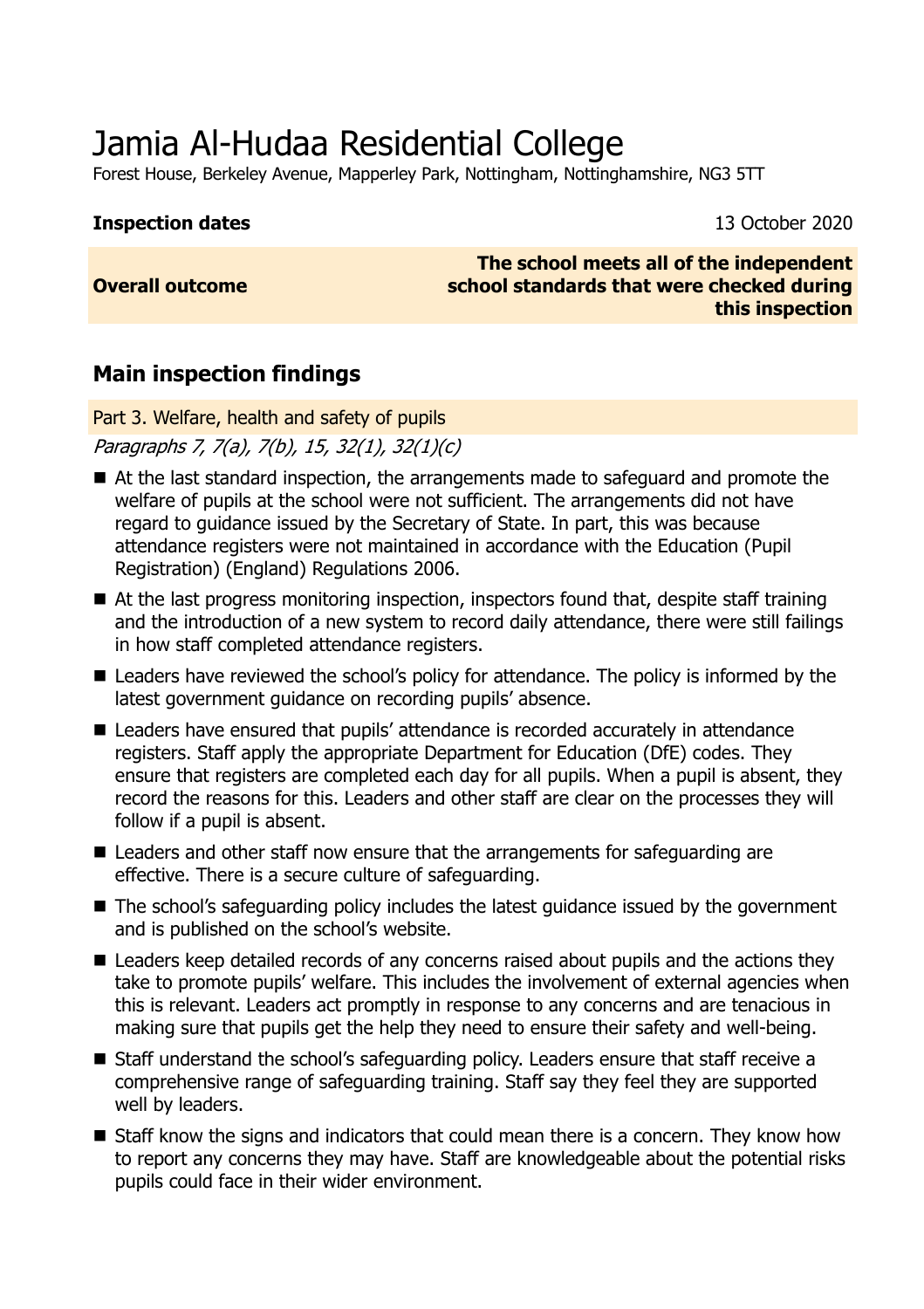

- **Pupils say they feel safe in school and are taught how to keep themselves safe, including** when they are online. They say they are confident there is an adult they can speak with should they have any concerns.
- The school meets these standards.

## Part 8. Quality of leadership in and management of schools Paragraphs 34(1), 34(1)(a), 34(1)(b), 34(1)(c)

- Leaders and other staff ensure that there is a secure culture of safeguarding. They prioritise pupils' safety and well-being, including pupils' mental health. Leaders maintain detailed safeguarding records. They check that staff apply the school's policy and procedures effectively. They make sure that staff are trained well.
- Leaders have reviewed the school's attendance policy. They ensure that pupils' attendance is recorded accurately. They have made sure clear processes are in place to follow up absences.
- Leaders understand the requirements of the independent school standards. They have put processes in place to check the school is meeting the standards. They have acted effectively to ensure that the school meets the previously unmet standards that were considered in this inspection.
- The DfE did not commission Ofsted to evaluate the school's progress in meeting previously unmet standards in Part 1: Quality of Education and Part 2: Spiritual, Moral, Social and Cultural development of pupils. This is owing to the disruption COVID-19 (coronavirus) has had on schools since March 2020. Therefore, inspectors' judgement about the effectiveness of leadership and management at the school has not included an evaluation of Parts 1 and 2 of the independent school standards.
- The school now meets these standards.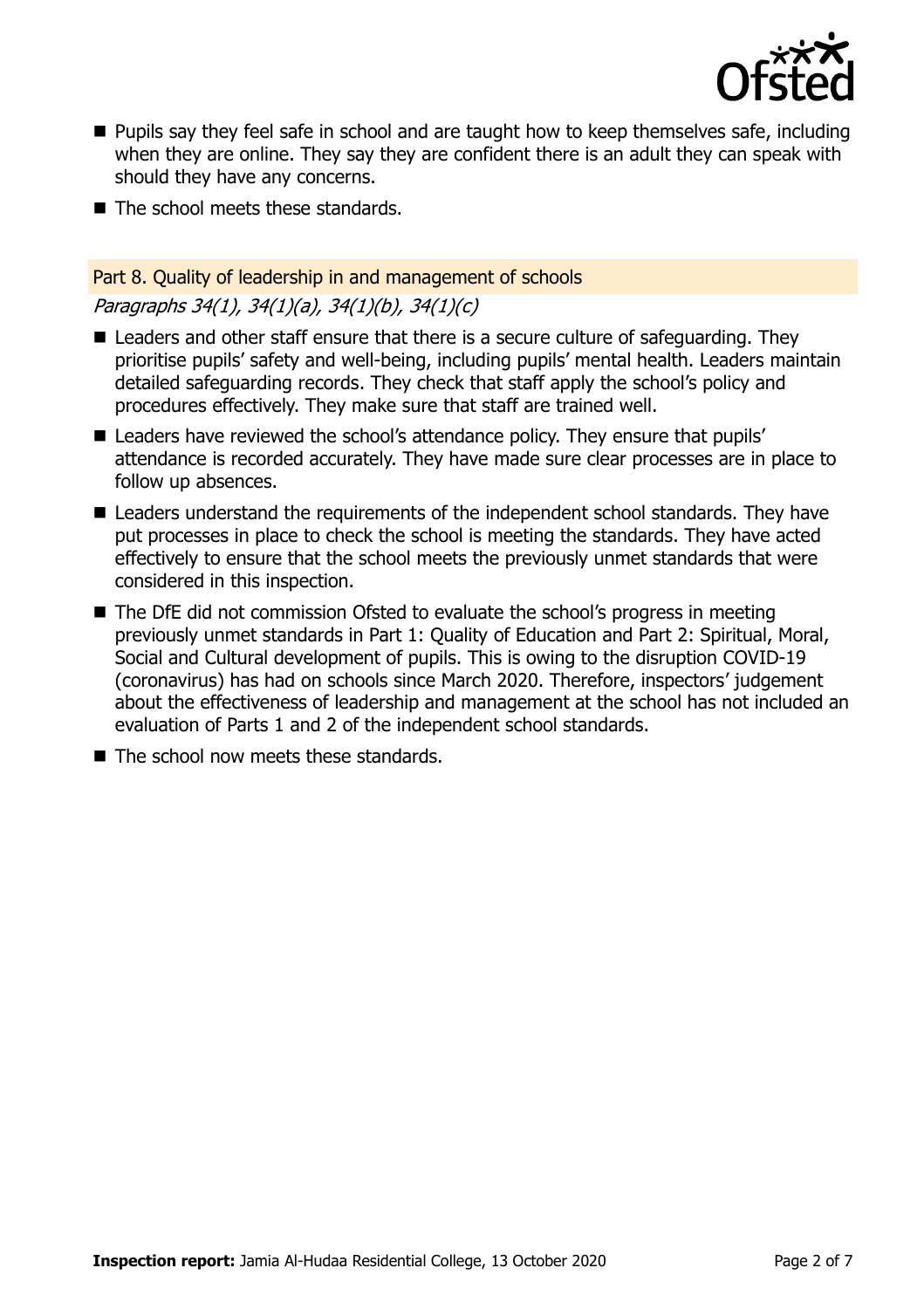

## **Compliance with regulatory requirements**

The school meets the requirements of the schedule to the Education (Independent School Standards) Regulations 2014 ('the independent school standards') and associated requirements that were checked during this inspection. This included the standards and requirements that the school was judged to not comply with at the previous inspection. Not all of the standards and associated requirements were checked during this inspection.

#### **The school now meets the following requirements of the independent school standards**

### **Part 3. Welfare, health and safety of pupils**

- $\blacksquare$  7 The standard in this paragraph is met if the proprietor ensures that  $\blacksquare$ 
	- 7(a) arrangements are made to safeguard and promote the welfare of pupils at the school; and
	- 7(b) such arrangements have regard to any guidance issued by the Secretary of State.
- 15 The standard in this paragraph is met if the proprietor ensures that an admission and attendance register is maintained in accordance with the Education (Pupil Registration) (England) Regulations 2006[13].

### **Part 8. Quality of leadership in and management of schools**

- $\blacksquare$  34(1) The standard about the quality of leadership and management is met if the proprietor ensures that persons with leadership and management responsibilities at the school –
	- 34(1)(a) demonstrate good skills and knowledge appropriate to their role so that the independent school standards are met consistently;
	- 34(1)(b) fulfil their responsibilities effectively so that the independent school standards are met consistently; and
	- $-$  34(1)(c) actively promote the well-being of pupils.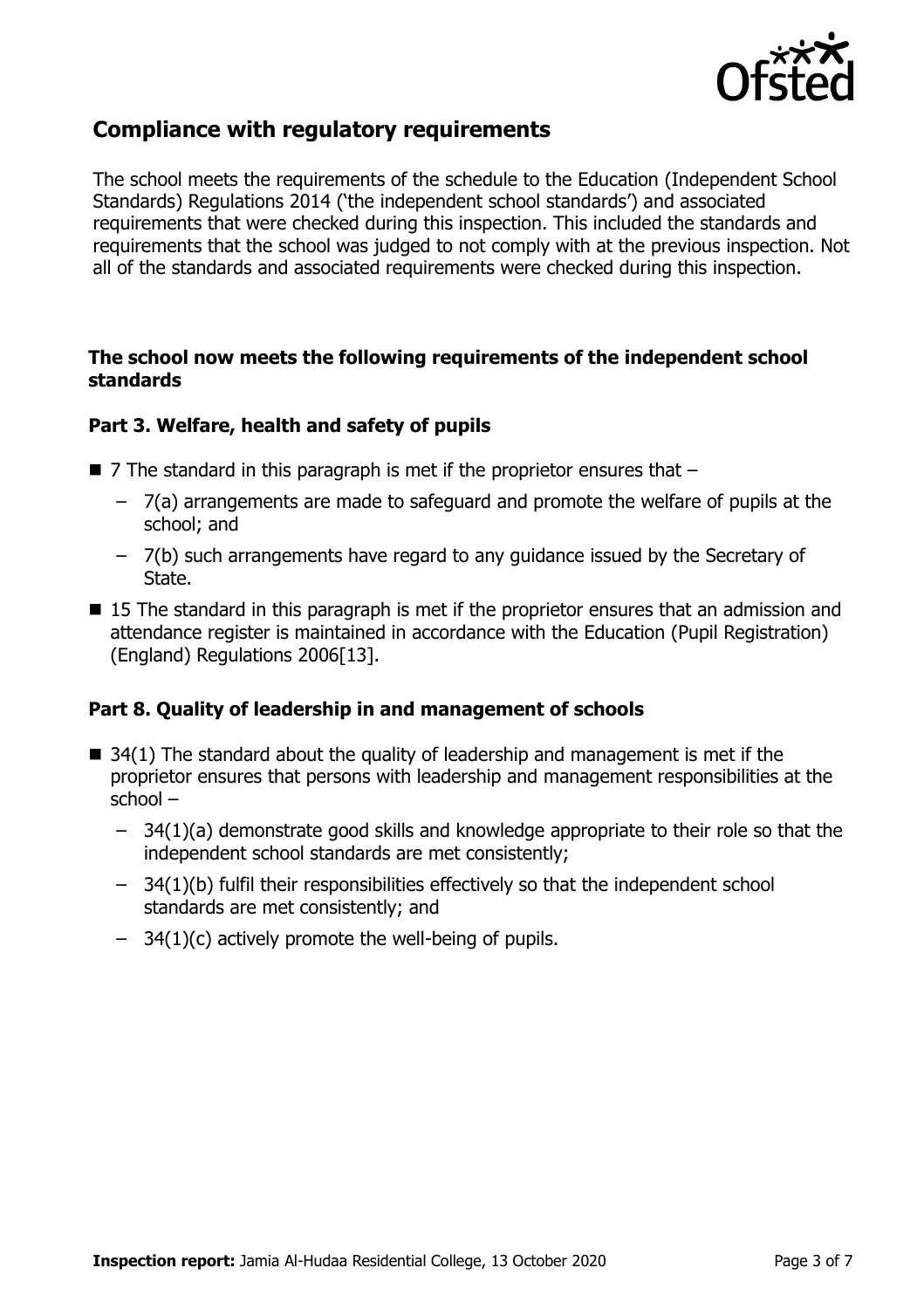

## **School details**

| Unique reference number  | 131119   |
|--------------------------|----------|
| DfE registration number  | 892/6012 |
| <b>Inspection number</b> | 10146372 |

This inspection was carried out under section 109(1) and (2) of the Education and Skills Act 2008, the purpose of which is to advise the Secretary of State for Education about the school's suitability for continued registration as an independent school.

| Type of school                         | Other independent school    |
|----------------------------------------|-----------------------------|
| <b>School status</b>                   | Independent boarding school |
| Age range of pupils                    | 11 to 19                    |
| Gender of pupils                       | Girls                       |
| Gender of pupils in the sixth form     | Girls                       |
| Number of pupils on the school roll    | 189                         |
| Of which, number on roll in sixth form | 74                          |
| Number of part-time pupils             | $\overline{0}$              |
| Proprietor                             | The Madni Trust             |
| Chair                                  | Akhtar Ghouri               |
| <b>Headteacher</b>                     | Maha Abu-Taha               |
| Annual fees (day pupils)               | £0–£4,100                   |
| Telephone number                       | 0115 9690800                |
| <b>Website</b>                         | www.jamiaalhudaa.com        |
| <b>Email address</b>                   | admin@jamiaalhudaa.com      |
| Date of previous standard inspection   | 4-6 December 2018           |

### **Information about this school**

- Jamia Al-Hudaa is situated in Nottingham and is part of The Madni Trust, a registered charity.
- Jamia Al-Hudaa is an independent school which is registered to provide day and boarding education for girls aged 11 to 19 years. The boarding provision is housed within a building attached to the school.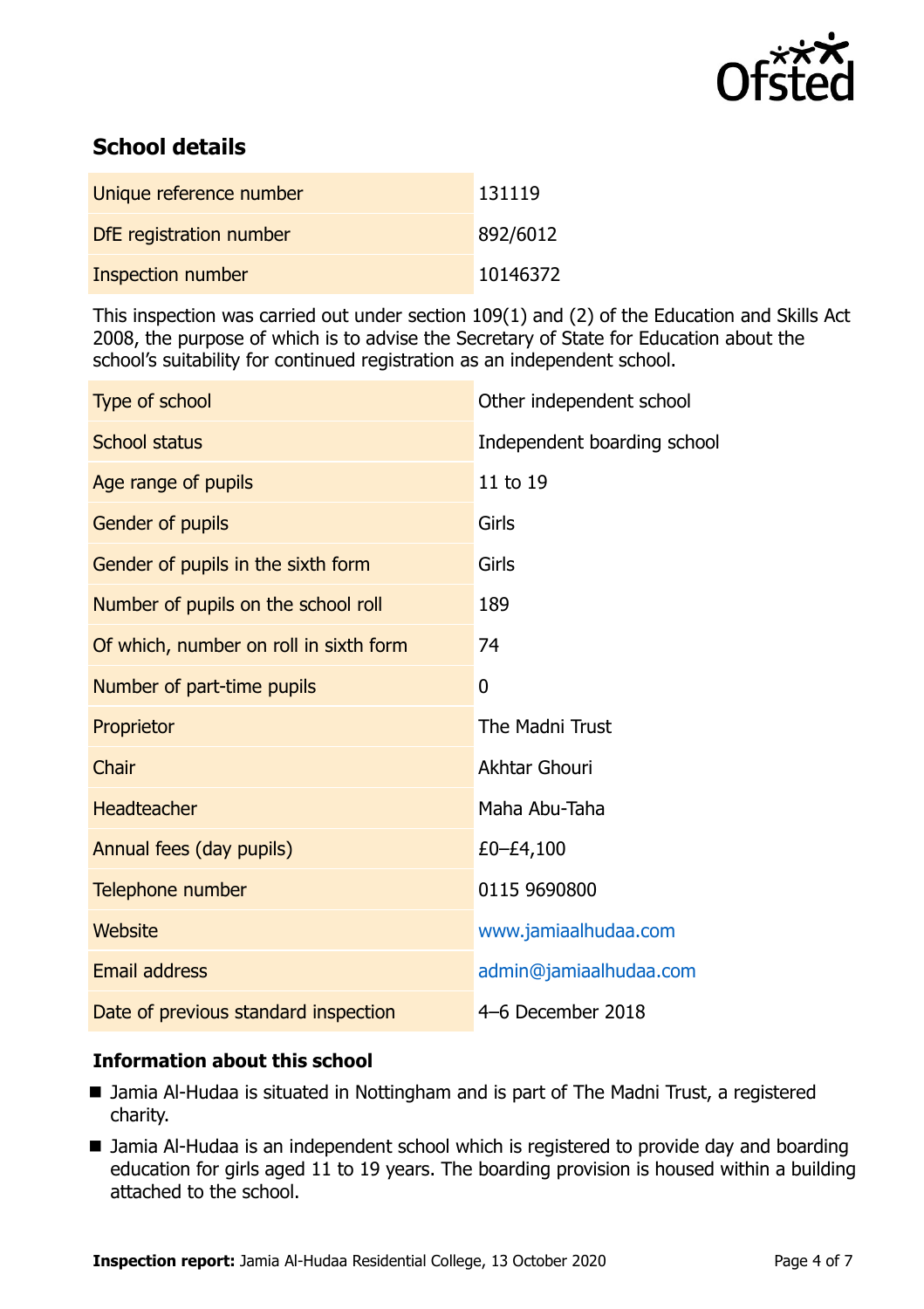

- The school was registered in 1996 and can admit up to 205 pupils. It currently has 189 full-time pupils on roll.
- The school does not use the services of any alternative providers.
- Parents make a contribution to the annual fees, according to their ability to pay.
- There is a separate Nursery provision on the school site which was not within the remit of this inspection. This was last inspected in November 2016 and was found to be good.
- The curriculum enables pupils to complete Islamic studies and study national curriculum subjects.
- The school's last standard inspection took place in December 2018. A progress monitoring inspection took place on 18 June 2019.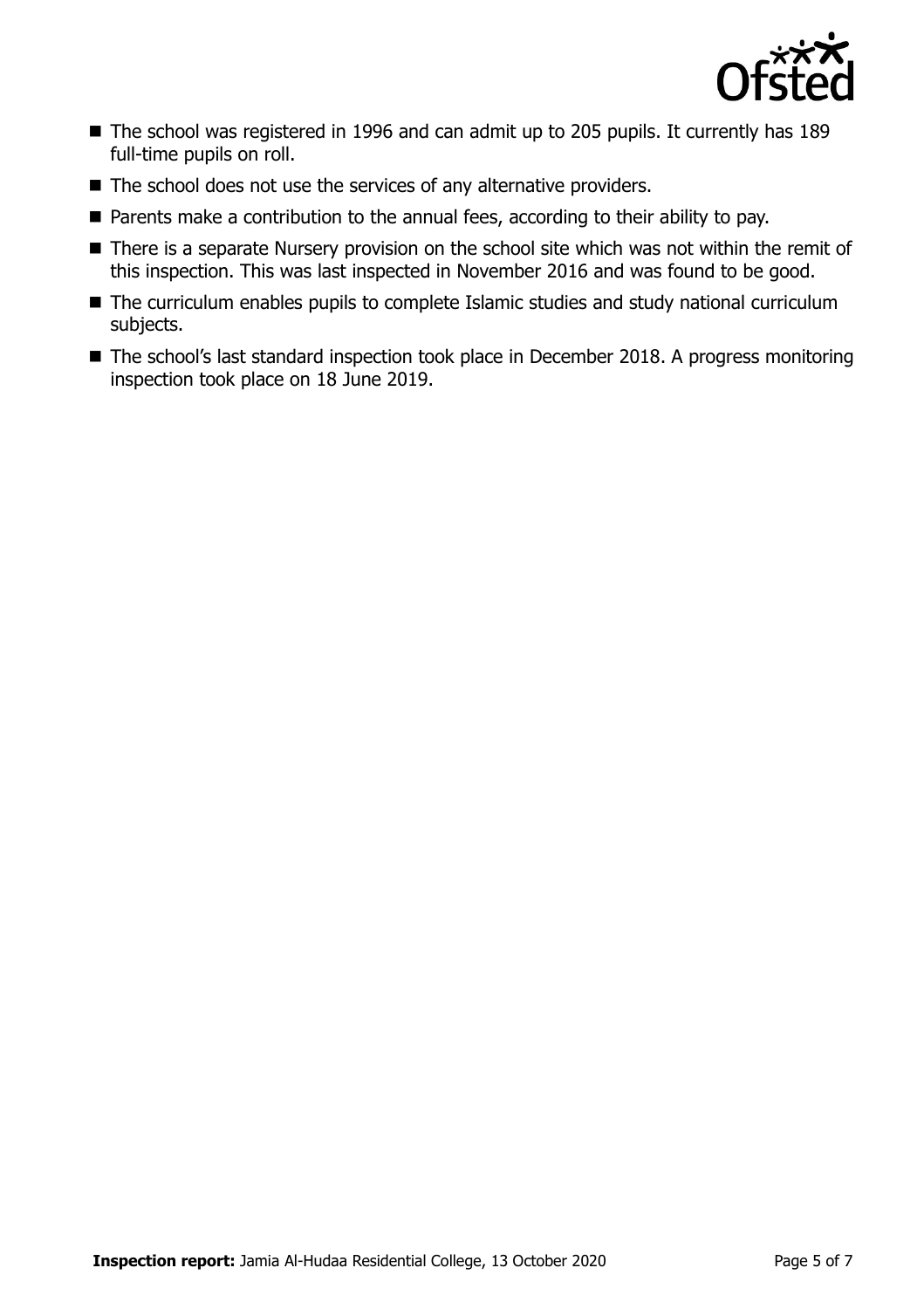

## **Information about this inspection**

- This inspection was carried out at the request of the DfE, the registration authority for independent schools. The purpose of the inspection was to monitor the progress the school has made in meeting some of the independent school standards and other requirements that it was judged to not comply with at its previous standard inspection. The inspectors evaluated whether the school was meeting the requirements of Part 3, in relation to safeguarding and attendance, and Part 8, the quality of leadership and management.
- The inspection was unannounced, in line with the commission from the DfE. Inspectors contacted the school 30 minutes before the inspection started to provide leaders with an opportunity to make any necessary preparations due to COVID-19 prior to the inspectors' arrival on site.
- Inspectors held meetings with the headteacher, senior leaders and a representative of The Madni Trust, who is also the principal. Inspectors also met with other staff and students.
- Inspectors scrutinised a range of documentation relating to the school's provision, including safeguarding and attendance records. An inspector checked the school's single central register of recruitment checks.
- This was the school's second progress monitoring inspection since the school's last standard inspection. The previous monitoring inspection took place on 18 June 2019.
- The DfE required the school to prepare an action plan on two occasions, indicating how leaders would tackle unmet standards. Ofsted rejected these plans on 9 April 2019 and 19 December 2019.

#### **Inspection team**

John Lawson, lead inspector **Her Majesty's Inspector** 

Stephanie Innes-Taylor **Her Majesty's Inspector**